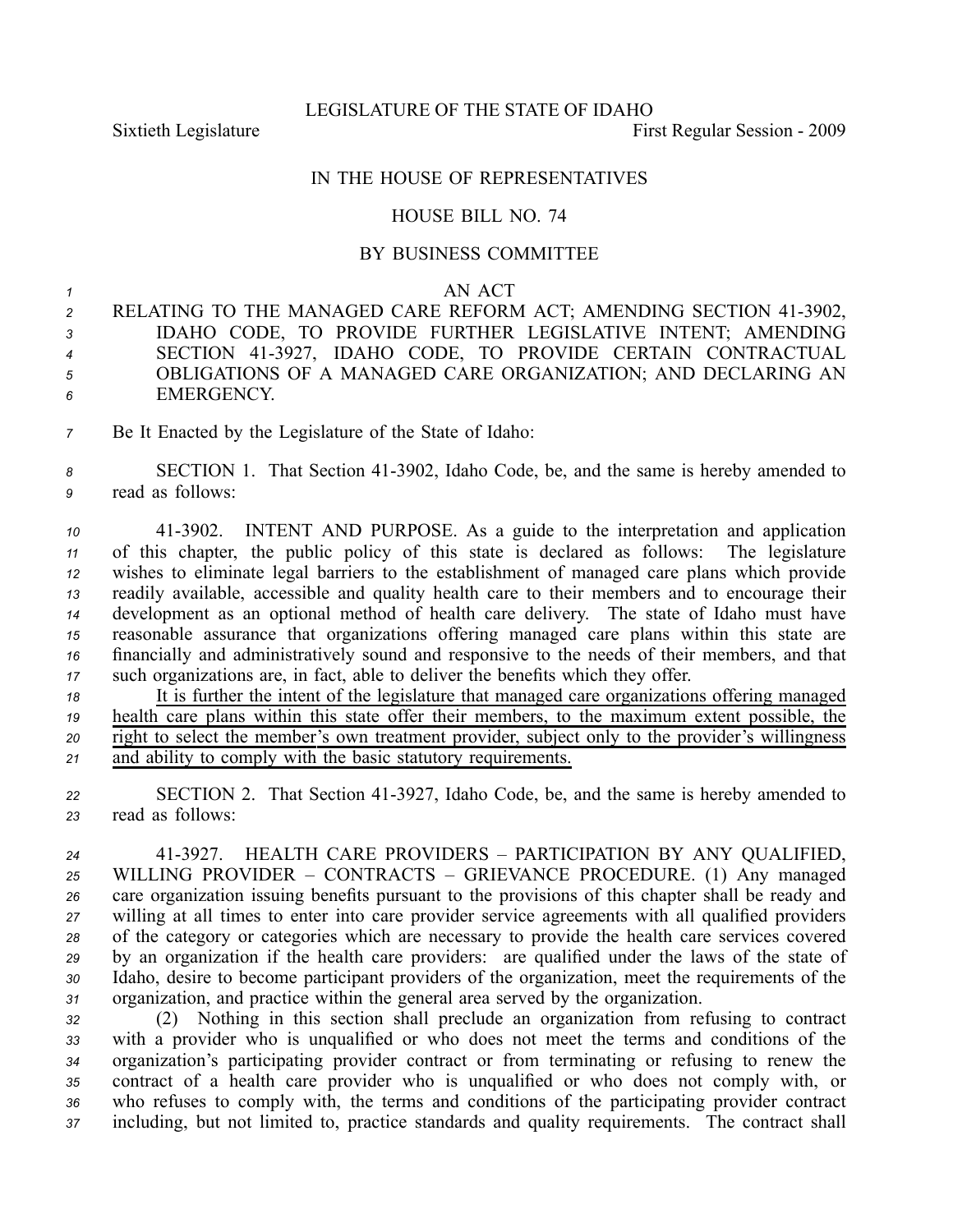provide for written notice to the participating health care provider setting forth any breach of contract for which the organization proposes that the contract be terminated or not renewed and shall provide for <sup>a</sup> reasonable period of time for the participating health care provider to cure such breach prior to termination or nonrenewal. If the breach has not been cured within such period of time the contract may be terminated or not renewed. Provided however, that if the breach of contract for which the organization proposes that the contract be terminated or not renewed is <sup>a</sup> willful breach, fraud or <sup>a</sup> breach which poses an immediate danger to the public health or safety, the contract may be terminated or not renewed immediately.

 (3) Notwithstanding the provisions of subsections (1) and (2) of this section, if <sup>a</sup> managed care organization contracts with <sup>a</sup> group or network of providers or any other organization to act as its contracting agen<sup>t</sup> and such group, network or organization does not comply with the requirements of subsection (1) of this section, then the managed care organization may not decline to contract with <sup>a</sup> qualified provider on the grounds that the provider is not under contract with the contracting group, network or organization or does not offer all of the services obtained through the contracting group, network or organization.

 (4) Every managed care organization issuing benefits pursuan<sup>t</sup> to this chapter shall establish <sup>a</sup> grievance system for providers. Such grievance system shall provide for arbitration according to chapter 9, title 7, Idaho Code, or for such other system which provides reasonable due process provisions for the resolution of grievances and the protection of the rights of the *<sup>20</sup>* parties.

*<sup>21</sup>* (45) No managed care organization may require as an element of any provider contract *<sup>22</sup>* that any person agree:

*<sup>23</sup>* (a) To deny <sup>a</sup> member access to services not covered by the managed care plan if the *<sup>24</sup>* member is informed that he will be responsible to pay for the noncovered services and the *<sup>25</sup>* member nonetheless desires to obtain such services;

 (b) To refrain from treating <sup>a</sup> member even at that member's reques<sup>t</sup> and expense if the provider had been, but is no longer, <sup>a</sup> contracting provider under the managed care plan and the provider has notified the member that the provider is no longer <sup>a</sup> contracting provider under the managed care plan;

*<sup>30</sup>* (c) To the unnegotiated adjustment by the managed care organization of the provider's *<sup>31</sup>* contractual reimbursement rate to equal the lowest reimbursement rate the provider has *<sup>32</sup>* agreed to charge any other payor;

*<sup>33</sup>* (d) To <sup>a</sup> requirement that the provider adjust, or enter into negotiations to adjust, his *<sup>34</sup>* or her charges to the managed care organization if the provider agrees to charge another *<sup>35</sup>* payor lower rates; or

*<sup>36</sup>* (e) To <sup>a</sup> requirement that the provider disclose his or her contractual reimbursement rates *<sup>37</sup>* from other payors.

 (56) A managed care organization shall not refuse to contract with or compensate for covered services an otherwise eligible provider or nonparticipating provider solely because the provider has in good faith communicated with one (1) or more current, former, or prospective patient regarding the provisions, terms or requirements of the organization's products as they relate to the needs of the provider's patients.

 (67) As par<sup>t</sup> of <sup>a</sup> provider contract, <sup>a</sup> managed care organization may require <sup>a</sup> provider to indemnify and hold harmless the managed care organization under certain circumstances so long as the managed care organization also agrees to indemnify and hold harmless the provider under comparable circumstances.